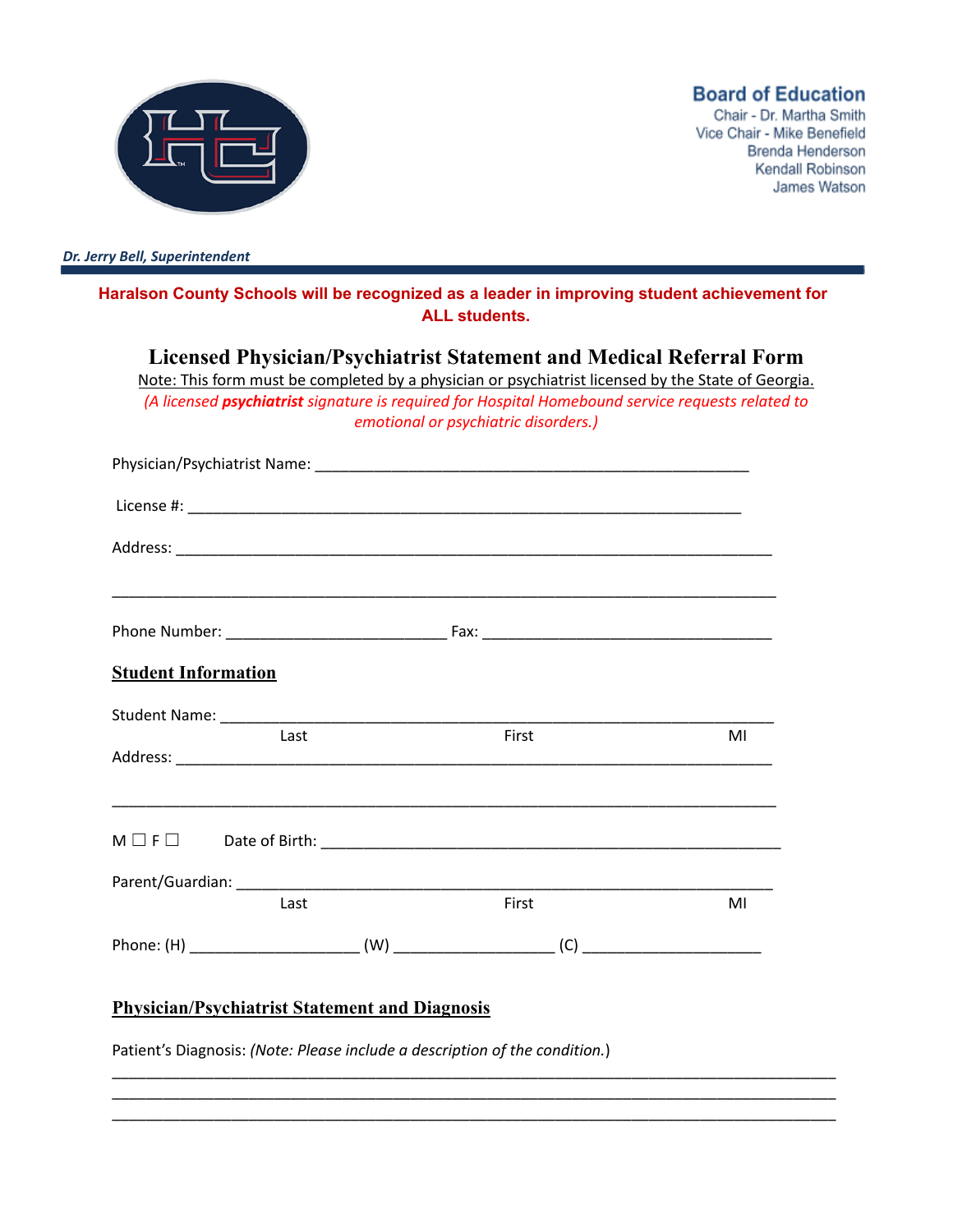**\_\_\_\_\_\_\_\_\_\_\_\_\_\_\_\_\_\_\_\_\_\_\_\_\_\_\_\_\_\_\_\_\_\_\_\_\_\_\_\_\_\_\_\_\_\_\_\_\_\_\_\_\_\_\_\_\_\_\_\_\_\_\_\_\_\_\_\_\_\_\_\_\_\_\_\_\_\_\_\_\_\_\_\_\_** Estimated Duration of HHB Services: Services must be dated NO more than 4 months at a time. After 4 **months the student must be reevaluated.**

**\_\_\_\_\_\_\_\_\_\_\_\_\_\_\_\_\_\_\_\_\_\_\_\_\_\_\_\_\_\_\_\_\_\_\_\_\_\_\_\_\_\_\_\_\_\_\_\_\_\_\_\_\_\_\_\_\_\_\_\_\_\_\_\_\_\_\_\_\_\_\_\_\_\_\_\_\_\_\_\_\_\_\_\_\_**

|                             | Ending Date: National Accounts and Accounts and Accounts and Accounts and Accounts and Accounts and Accounts and Accounts and Accounts and Accounts and Accounts and Accounts and Accounts and Accounts and Accounts and Accou |
|-----------------------------|--------------------------------------------------------------------------------------------------------------------------------------------------------------------------------------------------------------------------------|
| Date of Initial Evaluation: |                                                                                                                                                                                                                                |

Date of Next Scheduled Appointment: \_\_\_\_\_\_\_\_\_\_\_\_\_\_\_\_\_\_\_\_\_\_\_\_\_\_\_\_\_\_\_\_\_\_\_\_\_\_\_\_\_\_\_\_\_\_

**Physician's Statement:** *(Note: Please answer the following questions keeping in mind that the least restrictive environment is preferred.)*

- Is the student unable to attend school for a minimum of ten consecutive school days? Yes  $\Box$  No  $\Box$
- Will the student be able to benefit from an instructional program during this time of confinement? Yes  $\Box$  No  $\Box$
- Could the student attend school with accommodations? If so, describe. Yes □ No □

**Recommendations for Accommodations:**

| • Could the student attend school regularly and receive HHB services on an intermittent basis as |
|--------------------------------------------------------------------------------------------------|
| needed?                                                                                          |
| Yes $\Box$ No $\Box$                                                                             |

\_\_\_\_\_\_\_\_\_\_\_\_\_\_\_\_\_\_\_\_\_\_\_\_\_\_\_\_\_\_\_\_\_\_\_\_\_\_\_\_\_\_\_\_\_\_\_\_\_\_\_\_\_\_\_\_\_\_\_\_\_\_\_\_\_\_\_\_\_\_\_\_\_\_\_\_\_\_\_\_\_\_\_\_\_ \_\_\_\_\_\_\_\_\_\_\_\_\_\_\_\_\_\_\_\_\_\_\_\_\_\_\_\_\_\_\_\_\_\_\_\_\_\_\_\_\_\_\_\_\_\_\_\_\_\_\_\_\_\_\_\_\_\_\_\_\_\_\_\_\_\_\_\_\_\_\_\_\_\_\_\_\_\_\_\_\_\_\_\_\_ \_\_\_\_\_\_\_\_\_\_\_\_\_\_\_\_\_\_\_\_\_\_\_\_\_\_\_\_\_\_\_\_\_\_\_\_\_\_\_\_\_\_\_\_\_\_\_\_\_\_\_\_\_\_\_\_\_\_\_\_\_\_\_\_\_\_\_\_\_\_\_\_\_\_\_\_\_\_\_\_\_\_\_\_\_ \_\_\_\_\_\_\_\_\_\_\_\_\_\_\_\_\_\_\_\_\_\_\_\_\_\_\_\_\_\_\_\_\_\_\_\_\_\_\_\_\_\_\_\_\_\_\_\_\_\_\_\_\_\_\_\_\_\_\_\_\_\_\_\_\_\_\_\_\_\_\_\_\_\_\_\_\_\_\_\_\_\_\_\_\_ \_\_\_\_\_\_\_\_\_\_\_\_\_\_\_\_\_\_\_\_\_\_\_\_\_\_\_\_\_\_\_\_\_\_\_\_\_\_\_\_\_\_\_\_\_\_\_\_\_\_\_\_\_\_\_\_\_\_\_\_\_\_\_\_\_\_\_\_\_\_\_\_\_\_\_\_\_\_\_\_\_\_\_\_\_ \_\_\_\_\_\_\_\_\_\_\_\_\_\_\_\_\_\_\_\_\_\_\_\_\_\_\_\_\_\_\_\_\_\_\_\_\_\_\_\_\_\_\_\_\_\_\_\_\_\_\_\_\_\_\_\_\_\_\_\_\_\_\_\_\_\_\_\_\_\_\_\_\_\_\_\_\_\_\_\_\_\_\_\_\_ \_\_\_\_\_\_\_\_\_\_\_\_\_\_\_\_\_\_\_\_\_\_\_\_\_\_\_\_\_\_\_\_\_\_\_\_\_\_\_\_\_\_\_\_\_\_\_\_\_\_\_\_\_\_\_\_\_\_\_\_\_\_\_\_\_\_\_\_\_\_\_\_\_\_\_\_\_\_\_\_\_\_\_\_\_ \_\_\_\_\_\_\_\_\_\_\_\_\_\_\_\_\_\_\_\_\_\_\_\_\_\_\_\_\_\_\_\_\_\_\_\_\_\_\_\_\_\_\_\_\_\_\_\_\_\_\_\_\_\_\_\_\_\_\_\_\_\_\_\_\_\_\_\_\_\_\_\_\_\_\_\_\_\_\_\_\_\_\_\_\_ \_\_\_\_\_\_\_\_\_\_\_\_\_\_\_\_\_\_\_\_\_\_\_\_\_\_\_\_\_\_\_\_\_\_\_\_\_\_\_\_\_\_\_\_\_\_\_\_\_\_\_\_\_\_\_\_\_\_\_\_\_\_\_\_\_\_\_\_\_\_\_\_\_\_\_\_\_\_\_\_\_\_\_\_\_

● Is the student confined to the home or hospital and full-time HHB services are recommended?

Yes  $\square$  No  $\square$ 

● Is the student free from communicable diseases, such as flu or contagious airborne diseases?

Yes □ No □

● Can instruction be provided to the student without endangering the health of the teacher or other students whom the teacher may contact? Yes □ No □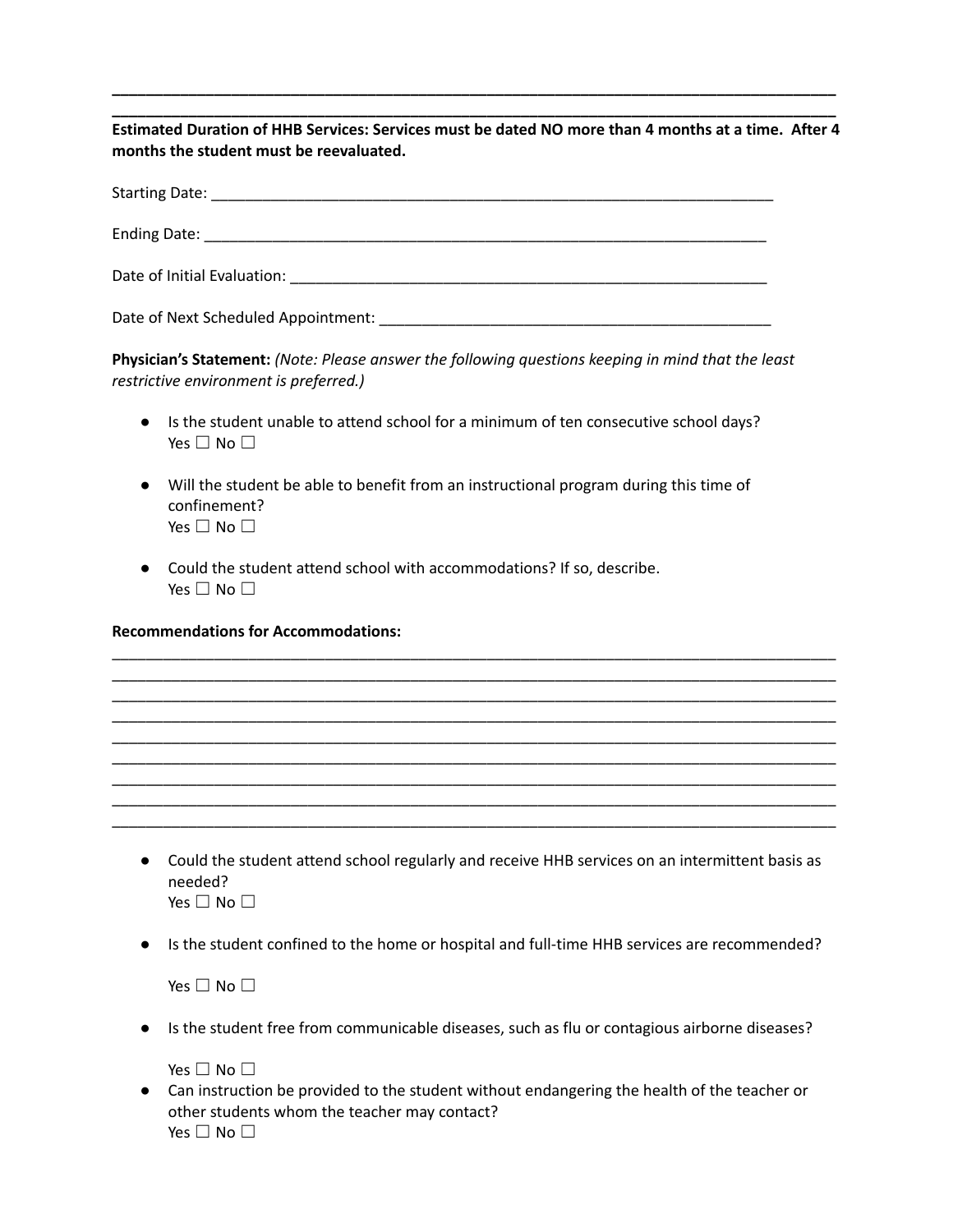*(NOTE: You may periodically have to verify that the student remains under your care and continues to qualify for the HHB services program. )*

## **Treatment and School Reentry Plan**

*(Note: The following information is required to determine eligibility for HHB services and must be completed by the licensed physician or licensed psychiatrist who is currently treating the student for the diagnosis presented***.)**

- What is the scheduled frequency of treatment/therapy for this student?  $\Box$  Daily ☐ Weekly □ Monthly
- What is the expected duration of the treatment/therapy? \_\_\_\_\_\_\_\_\_\_\_\_\_\_\_\_\_\_\_\_\_\_
- Will the student take medication? Yes □ No □

## **Medications student will take for diagnosis:**

| Name of medication | Effects on student's<br>ability to comprehend | Effects on student's<br>ability to complete<br>independent | Effects on student's<br>ability to relate to<br>teachers and other |
|--------------------|-----------------------------------------------|------------------------------------------------------------|--------------------------------------------------------------------|
|                    |                                               | assignments                                                | students                                                           |
|                    |                                               |                                                            |                                                                    |
|                    |                                               |                                                            |                                                                    |
|                    |                                               |                                                            |                                                                    |
|                    |                                               |                                                            |                                                                    |

- Could this student return to school on an intermittent basis after his or her medication and condition is stabilized?  $Yes \Box No \Box$
- Can this student come into contact with other students? Yes  $\square$  No  $\square$

The HHB services program is designed to be a temporary educational program to help students who are unable to attend school for medical or psychiatric reasons. Please describe your time frame and transitional plan for the student's reentry to school (attach additional pages as needed).

\_\_\_\_\_\_\_\_\_\_\_\_\_\_\_\_\_\_\_\_\_\_\_\_\_\_\_\_\_\_\_\_\_\_\_\_\_\_\_\_\_\_\_\_\_\_\_\_\_\_\_\_\_\_\_\_\_\_\_\_\_\_\_\_\_\_\_\_\_\_\_\_\_\_\_\_\_\_\_\_\_\_\_\_\_ \_\_\_\_\_\_\_\_\_\_\_\_\_\_\_\_\_\_\_\_\_\_\_\_\_\_\_\_\_\_\_\_\_\_\_\_\_\_\_\_\_\_\_\_\_\_\_\_\_\_\_\_\_\_\_\_\_\_\_\_\_\_\_\_\_\_\_\_\_\_\_\_\_\_\_\_\_\_\_\_\_\_\_\_\_

\_\_\_\_\_\_\_\_\_\_\_\_\_\_\_\_\_\_\_\_\_\_\_\_\_\_\_\_\_\_\_\_\_\_\_\_\_\_\_\_\_\_\_\_\_\_\_\_\_\_\_\_\_\_\_\_\_\_\_\_\_\_\_\_\_\_\_\_\_\_\_\_\_\_\_\_\_\_\_\_\_\_\_\_\_

\_\_\_\_\_\_\_\_\_\_\_\_\_\_\_\_\_\_\_\_\_\_\_\_\_\_\_\_\_\_\_\_\_\_\_\_\_\_\_\_\_\_\_\_\_\_\_\_\_\_\_\_\_\_\_\_\_\_\_\_\_\_\_\_\_\_\_\_\_\_\_\_\_\_\_\_\_\_\_\_\_\_\_\_\_

\_\_\_\_\_\_\_\_\_\_\_\_\_\_\_\_\_\_\_\_\_\_\_\_\_\_\_\_\_\_\_\_\_\_\_\_\_\_\_\_\_\_\_\_\_\_\_\_\_\_\_\_\_\_\_\_\_\_\_\_\_\_\_\_\_\_\_\_\_\_\_\_\_\_\_\_\_\_\_\_\_\_\_\_\_ \_\_\_\_\_\_\_\_\_\_\_\_\_\_\_\_\_\_\_\_\_\_\_\_\_\_\_\_\_\_\_\_\_\_\_\_\_\_\_\_\_\_\_\_\_\_\_\_\_\_\_\_\_\_\_\_\_\_\_\_\_\_\_\_\_\_\_\_\_\_\_\_\_\_\_\_\_\_\_\_\_\_\_\_\_

\_\_\_\_\_\_\_\_\_\_\_\_\_\_\_\_\_\_\_\_\_\_\_\_\_\_\_\_\_\_\_\_\_\_\_\_\_\_\_\_\_\_\_\_\_\_\_\_\_\_\_\_\_\_\_\_\_\_\_\_\_\_\_\_\_\_\_\_\_\_\_\_\_\_\_\_\_\_\_\_\_\_\_\_\_